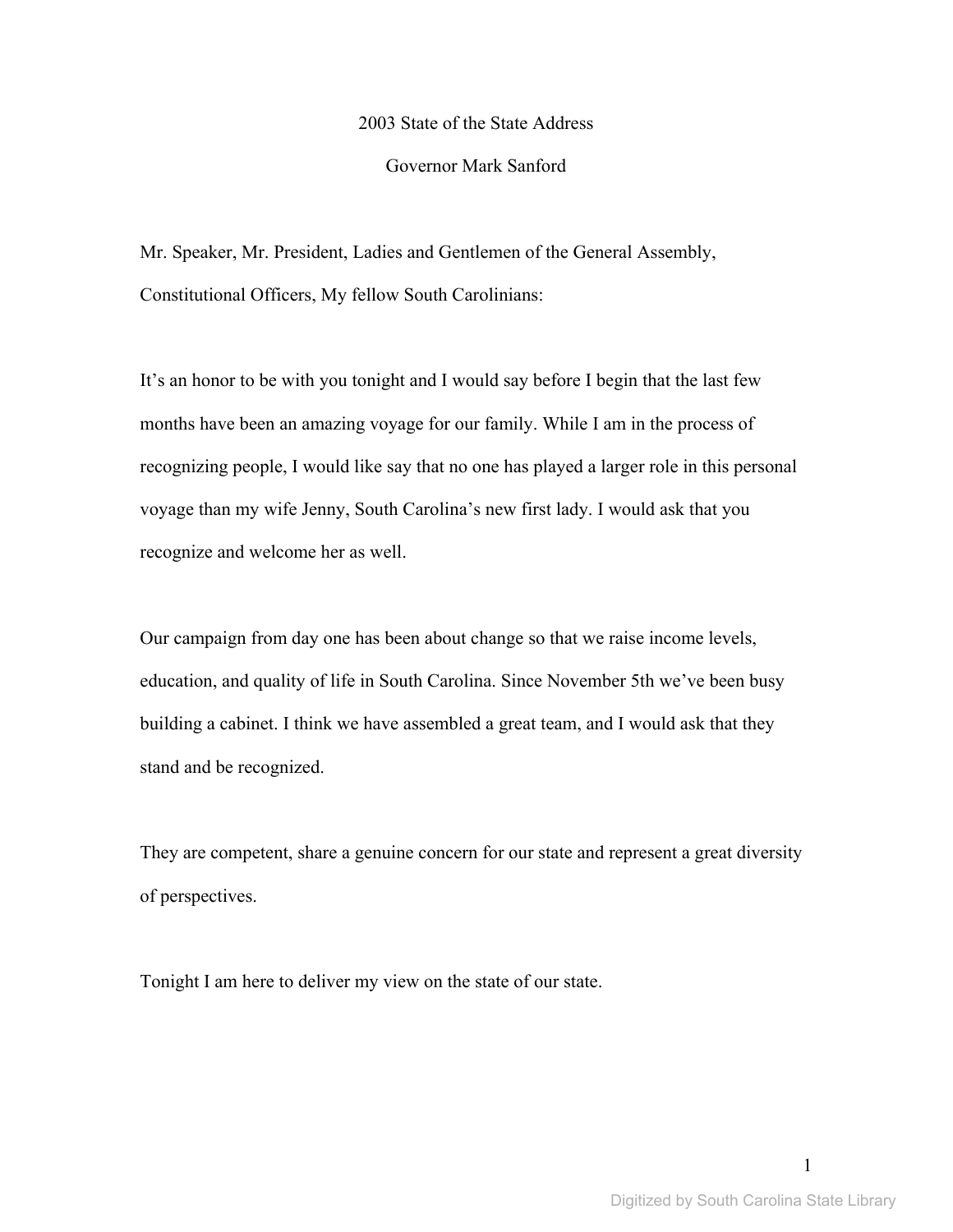I wish I could tell you that the state of our economy was strong, but Dickie Moorehead, working construction in the upstate, knows better, as does a plant worker in Anderson or Spartanburg.

I wish I was assuming leadership of a state whose budget is sound- but everyone in this chamber knows it is not.

I wish I could tell you our education system is second to none - but too many children in South Carolina don't graduate or graduate without skills essential for success in the 21<sup>st</sup> century.

Despite these challenges we have a great opportunity because if we address them properly, we can move South Carolina forward.

To make the right changes, as I said in my inaugural, it is important that we begin by shooting straight. Our budget is a mess. There is a disconnection between the promises of government and our ability to pay for those promises.

I propose beginning to close that gap by not offering the normal state of the state speechtypically a laundry list of new programs regardless of the budget capacity to support them. To do that this year would be misleading. As you all know, we are struggling to pay for the promises already on the table.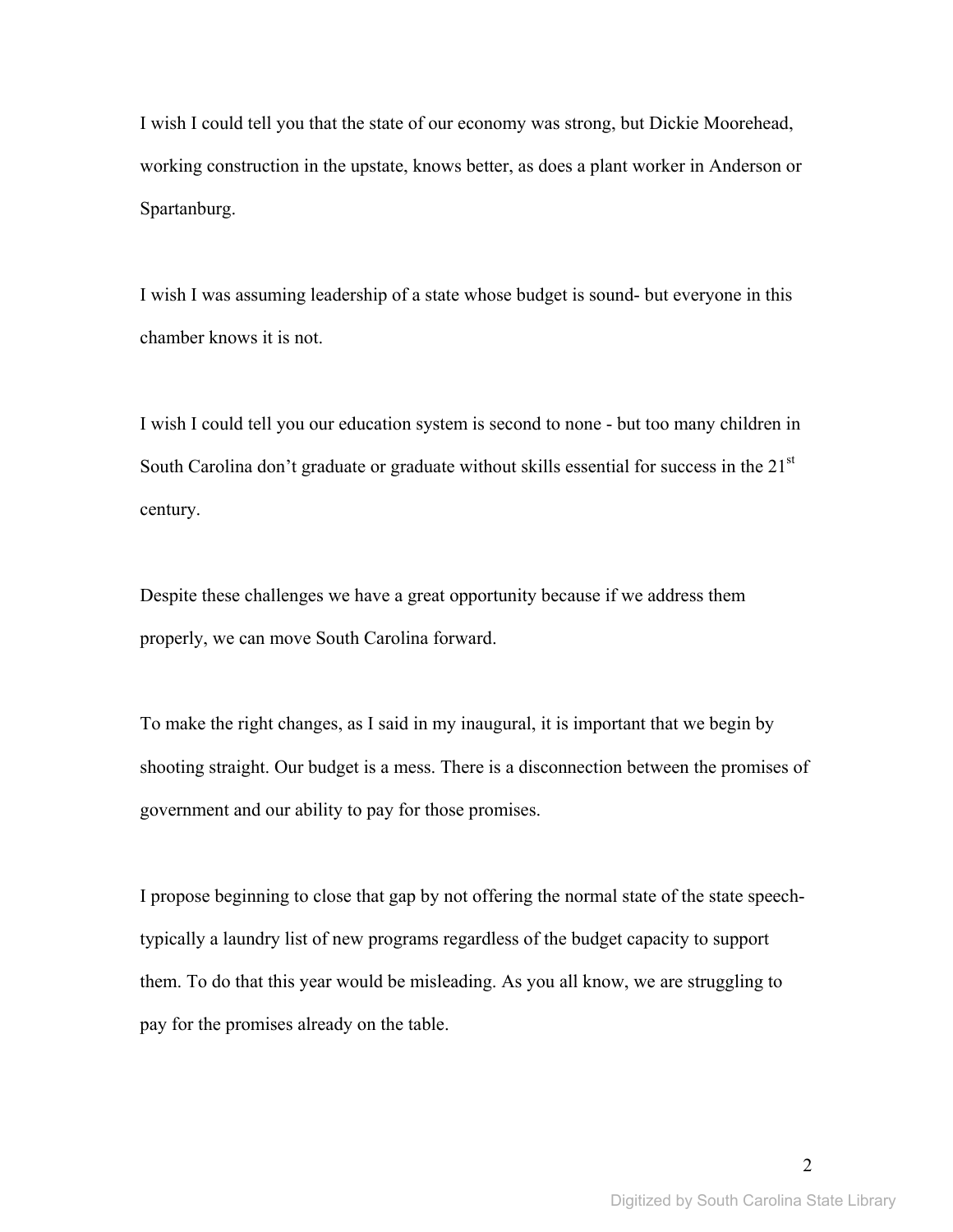Therefore let me make this, my first state of the state, one that focuses not on more money for programs but on the root causes. Root causes, the structure of our government, have contributed to the situation we find ourselves in: Quite simply, I think they boil down to five things.

I. Do you have a voice in our state government? Said differently, do we have a government that is accountable?

II. Does our state government spend your money the way you do? For me, this goes straight back to the structure of government.

III. Are we competitive? In the information age, this is increasingly a question of education.

IV. Are there innovative things we can do to raise income and revive wealth creation in our state? Translated, it's the economy, stupid.

V. Man does not live on bread alone. Are we doing what is needed to maintain or improve our quality of life?

In some cases, more money would help in each of these areas, but it's not realistic in this budget year. So, I will refine my focus to structural issues. In fact, to make lasting change in any of these areas, we have to make structural change. So think of me as a carpenter.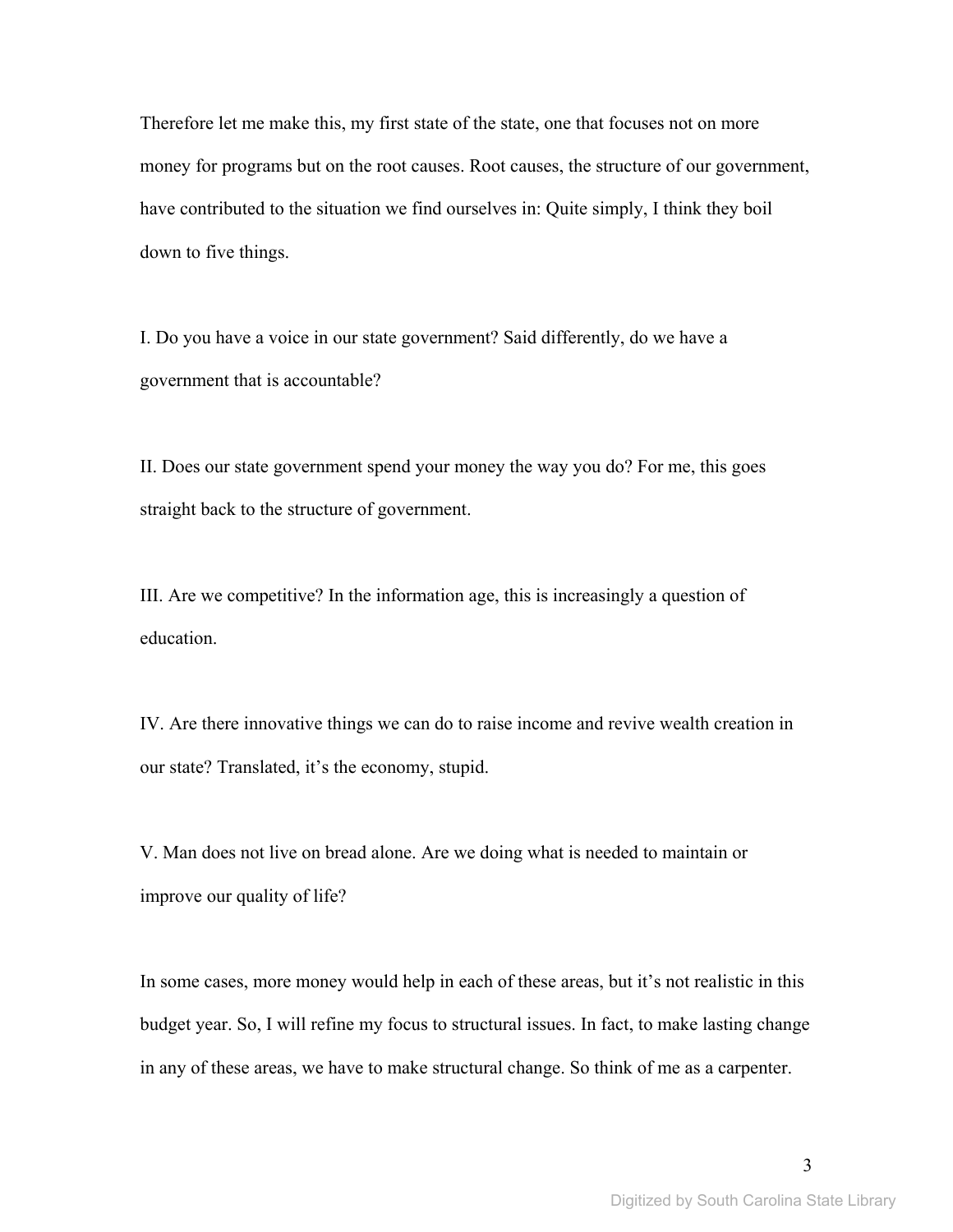Just as a carpenter couldn't possibly repair a home without the right tools, raising income levels in our state will require government to use new tools and new approaches.

I want to repeat this; my hands are tied right now monetarily, so I'm not here tonight asking for new programs, but for new tools. The transforming effect of new tools on government could be told with a thousand examples, but here's one – Ataturk. Ataturk emerged as the national liberator of the Turks at the collapse of the Ottoman Empire. He ended the Ottoman tradition of theocracy and dynasty and instituted a Republic system. As he described it, he moved to a system of the people. He transformed the legal and educational systems, and made similar advances in housing, manufacturing, and agriculture. His reforms were so dramatic that within the decade, gross national product increased five-fold. In the similar vein, Argentina had the highest per capita income of any country on the globe in the 1920s, but because it didn't change its government structure, it failed to adapt to changes in the world. Its economy now shows it.

So in this year of budget crisis – structure, not spending, is the card we've been dealt. Let's make lemonade out of that lemon, because in an odd sort of way, we should be thankful because structural change is only possible when times are tough. Creative destruction occurs every day in the business marketplace. Change is constant in the world of technology. It has been ten years since we have addressed the structure of this government.

Here is what we propose: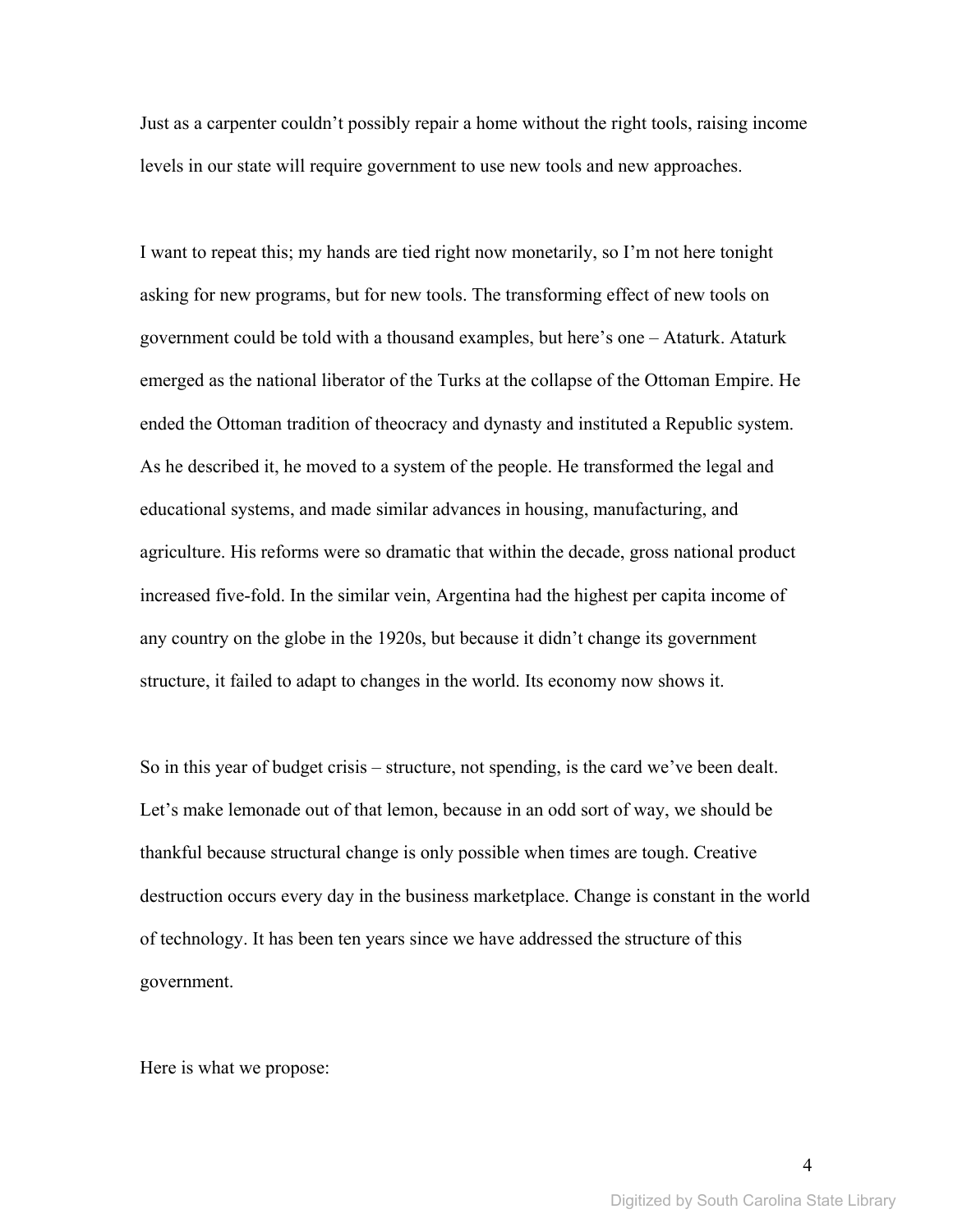**I. Do South Carolinians have a voice in State government? For me, this is all about accountability.** 

1. I will do this several times tonight, but let me repeat something I said at the Inaugural. I believe in the concept of servant leadership. Too many people in government seem to think they are above regular folks. I will expect humility in the way each member of my team serves – this comes with recognizing that the taxpayer is boss. It is my goal that this tone grows from this administration to other parts of government.

2. Voices can only be heard, and solutions can only be reached, when we work together. Columbia has been a divided place for too long. I began the process of preparing for this first state of the state by having conversations with the leadership of the House and the Senate, the Black Caucus, and individual legislators. The Bible talks about being quick to listen. This administration will listen to every one of you, regardless of your party affiliation. For this reason, I will hold regular office hours and visits with the legislature, members, caucuses and leadership alike.

3. Each of us holds a sacred trust – we are stewards. We are the divide between taxpayers and tax spenders. This administration's goal is to work with each one of you as we maintain and strengthen that trust. For this reason I am proposing an executive order directing my agencies to end the practice of stonewalling the legislature as you do your job of gathering information from them. Each of you may represent different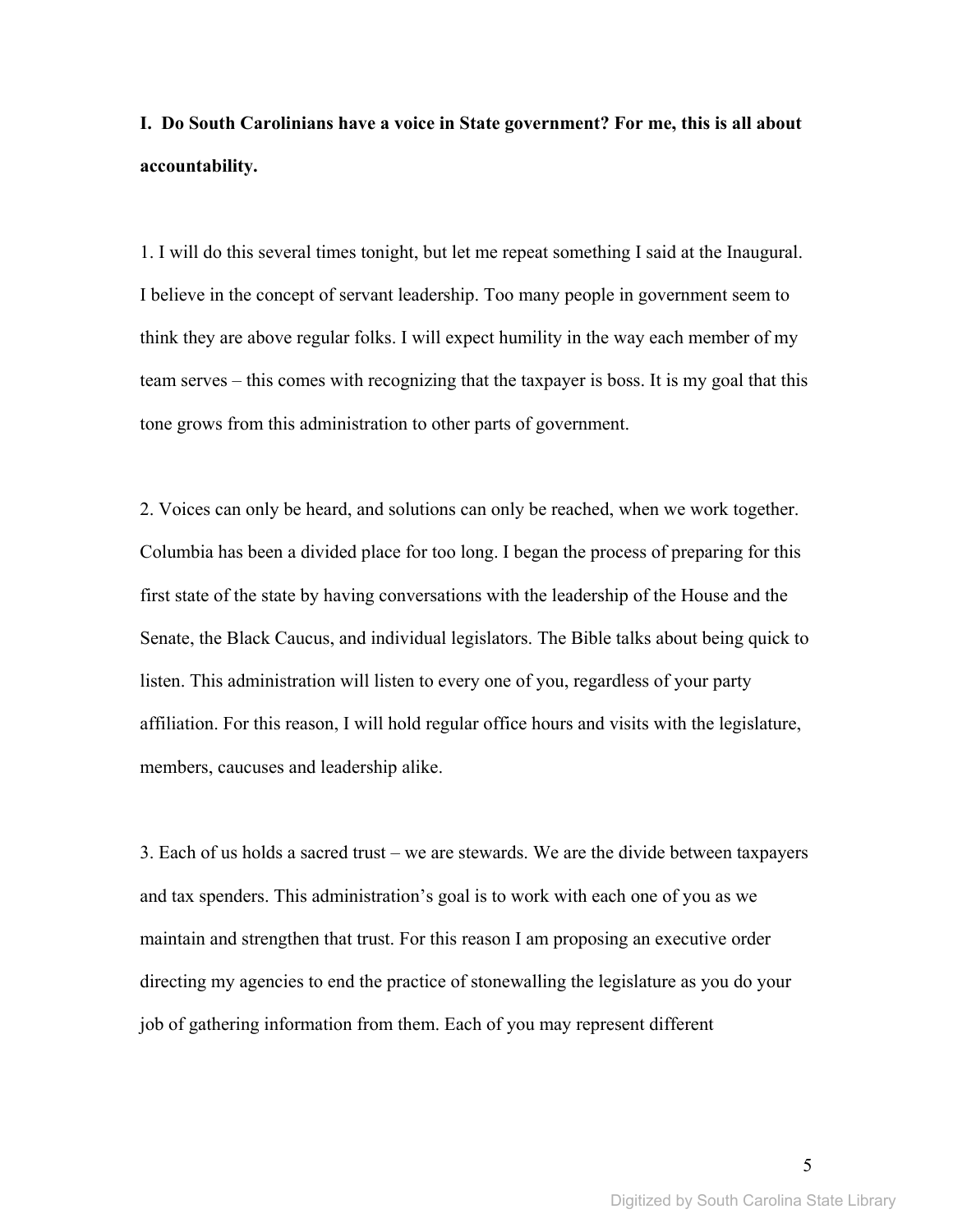constituencies, but at the end of the day, we all represent South Carolina. The free flow of information is vital if we are to make good decisions.

4. Let's sign the campaign finance reform bill that has been gathering dust in Columbia. My predecessor vetoed it. Wes Hayes, Doug Smith, Tommy Moore and the Speaker worked with many of you on this. If given the chance, I'll sign it.

5. Just as we need disclosure of campaign finances, we should no longer hide expenditures at the Department of Commerce. Bob Faith is someone in whom I have well, tremendous faith. He will work hard to create a more open and accountable Department of Commerce. But we should also go one step further by passing the Speaker's bill that will require the disclosure of all special fund accounts at Commerce.

6. Last year South Carolina government spent \$1.9 Million lobbying itself! Governmental agencies hiring lobbyists to lobby for more taxpayer dollars creates an unacceptable cycle that fuels the growth of more government. Taxpayers can no longer afford this practice, and our budget can no longer accommodate it. Let's pass a bill similar to the one proposed by Representative Merrill to fix this.

7. In this state, too many people have to travel to the statehouse complex to be heard. When I was in Congress I held office hours throughout the district so that people didn't have to drive to Charleston. It can be intimidating to go through security and secretaries – to meet "the Congressman." I wanted to meet folks on their territory at a spot familiar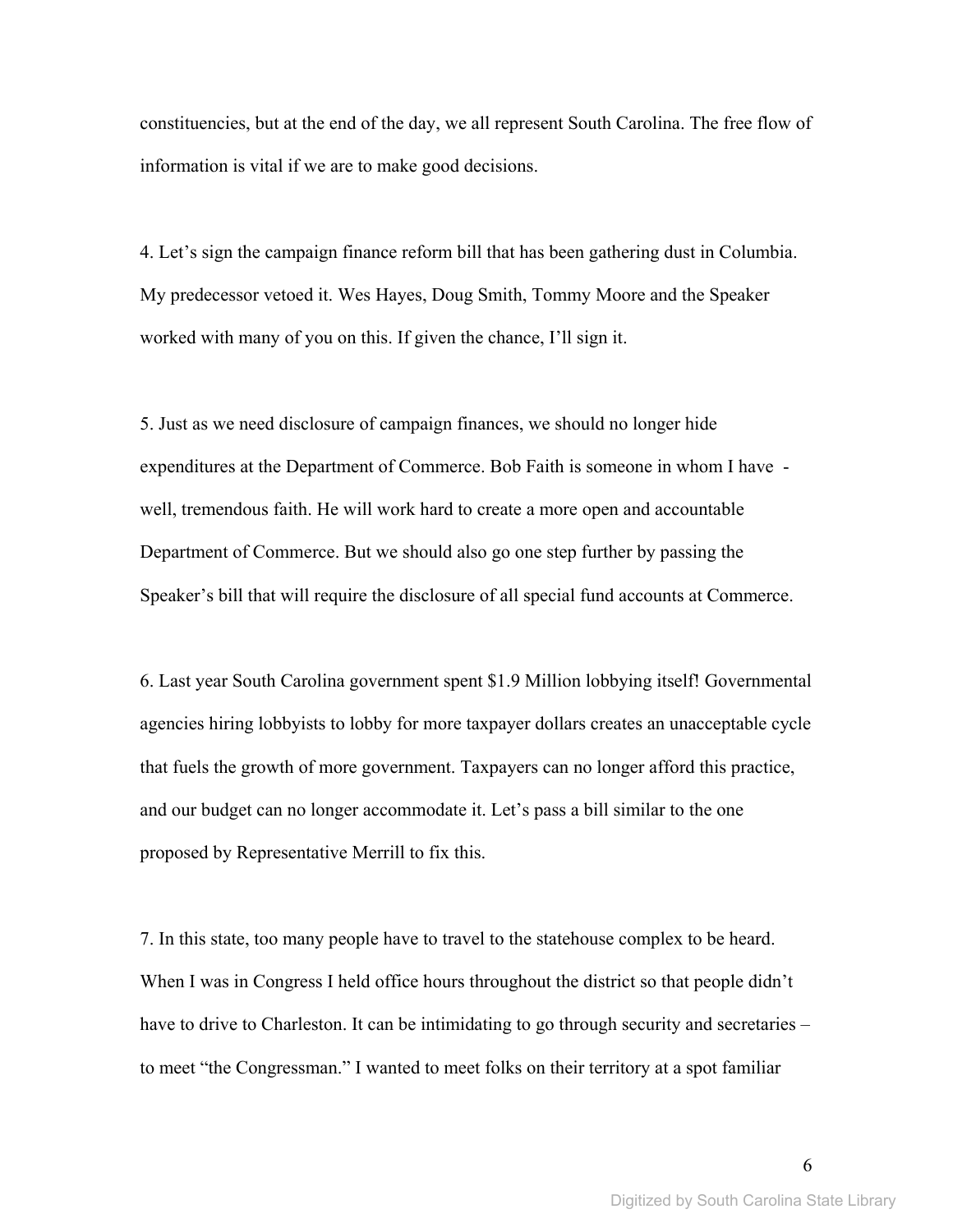and comfortable to them, like the Wal-Mart, or the grocery or hardware store, where people could voice their concerns. I'll do the same thing as Governor.

I'll also host an "open door after 4" one evening each month in the governor's office so that folks who can't otherwise get off work can have personal access to me. This meeting is not with my staff, an intern, or an agency director; that's a visit with me. They won't be long visits, but anyone from anywhere in South Carolina will be able to sit down in the governor's office with the governor for a visit.

# **II. Does our state government spend your money the way you do? For me, this goes straight back to the issue of governmental structure.**

I realize that for many of you, this is like watching paint dry, but its impact can be felt in the cost of South Carolina government – approximately thirty percent above the national average. If we are to get our economy going, we have to be more lean and efficient. Structural change can reduce that thirty percent number and continue what Carroll Campbell began in 1993.

 1. There are still too many un-elected boards and commissions controlling too many aspects of our lives. I think having the number of constitutional officers that we do dilutes the executive branch's ability to administer government effectively. Philosophically, I think every constitutional officer, with the exception of the attorney general, should be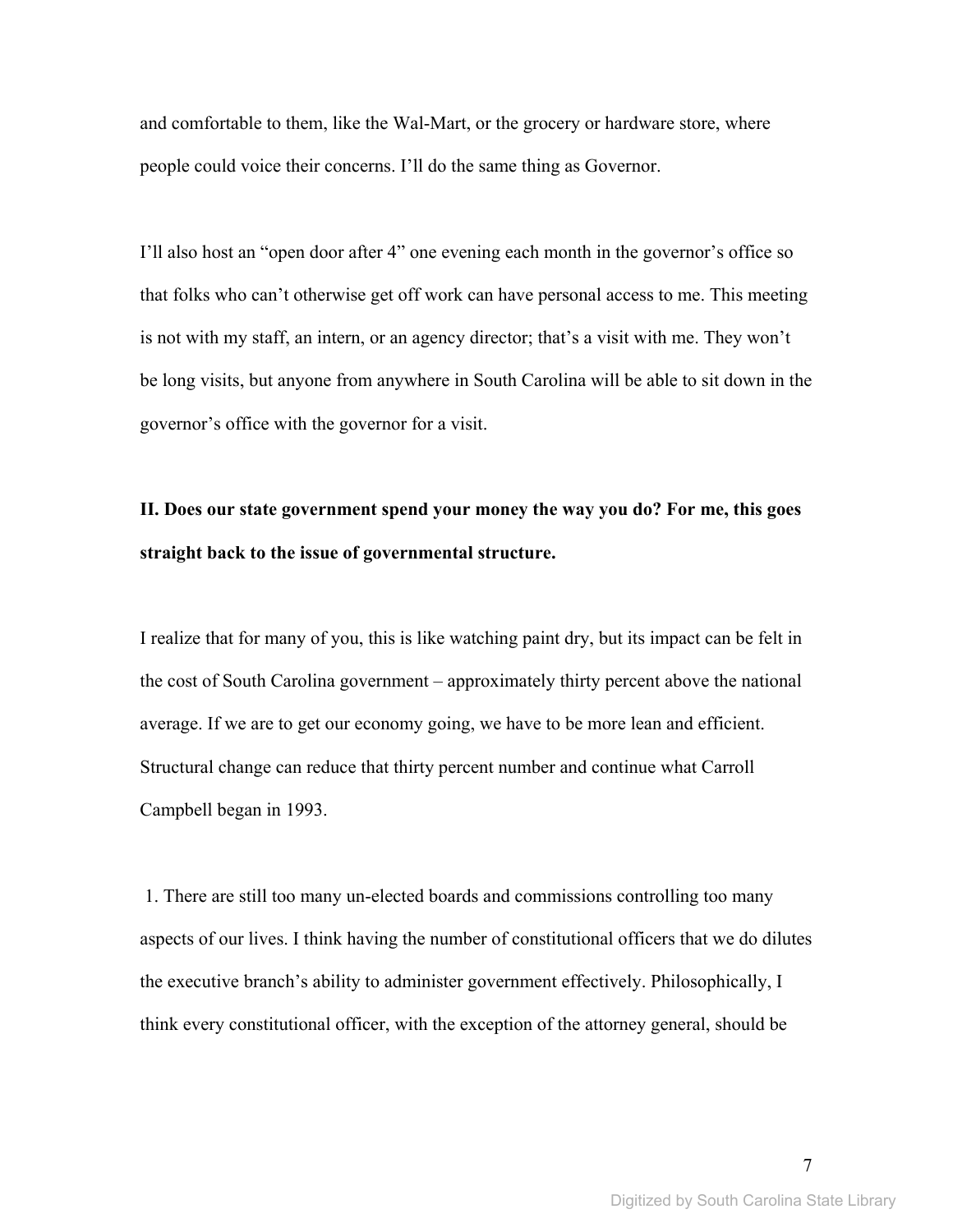appointed by the governor. Send me a proposal to reduce the number of statewide-elected officials, and I'll accept it.

2. I'm troubled by the vagueness of authority in the governance of the five-member Budget and Control Board and the 1100 or so employees that comprise that agency. Remember the old adage that when too many are in charge, no one is. Work with us and let's consolidate the bulk of these functions into a Department of Administration within the Governor's cabinet.

3. Too many positions in state government are classified. I recently learned that most of our newly elected constitutional officers, with the exception of the governor, couldn't hire a single person to form their own team unless existing employees resign or retire. All of the positions in these offices are "protected or classified." This is crazy. In the business world, could you imagine giving a new manager a task but allowing him no flexibility in his ability to tackle the job at hand? Whether it's the governor or a board or commission, I strongly believe that the next two tiers in each agency should also serve at the will of the agency director. I ask you to work with us in giving our government leaders, elected or appointed, the support they need to accomplish what we ask them to do.

4. On a related issue, isn't it time that we allow the Governor and Lt. Governor in this state to run on a ticket? These should not be separate and autonomous officers, but rather an extension of the same philosophy and beliefs. I would also ask that we strengthen the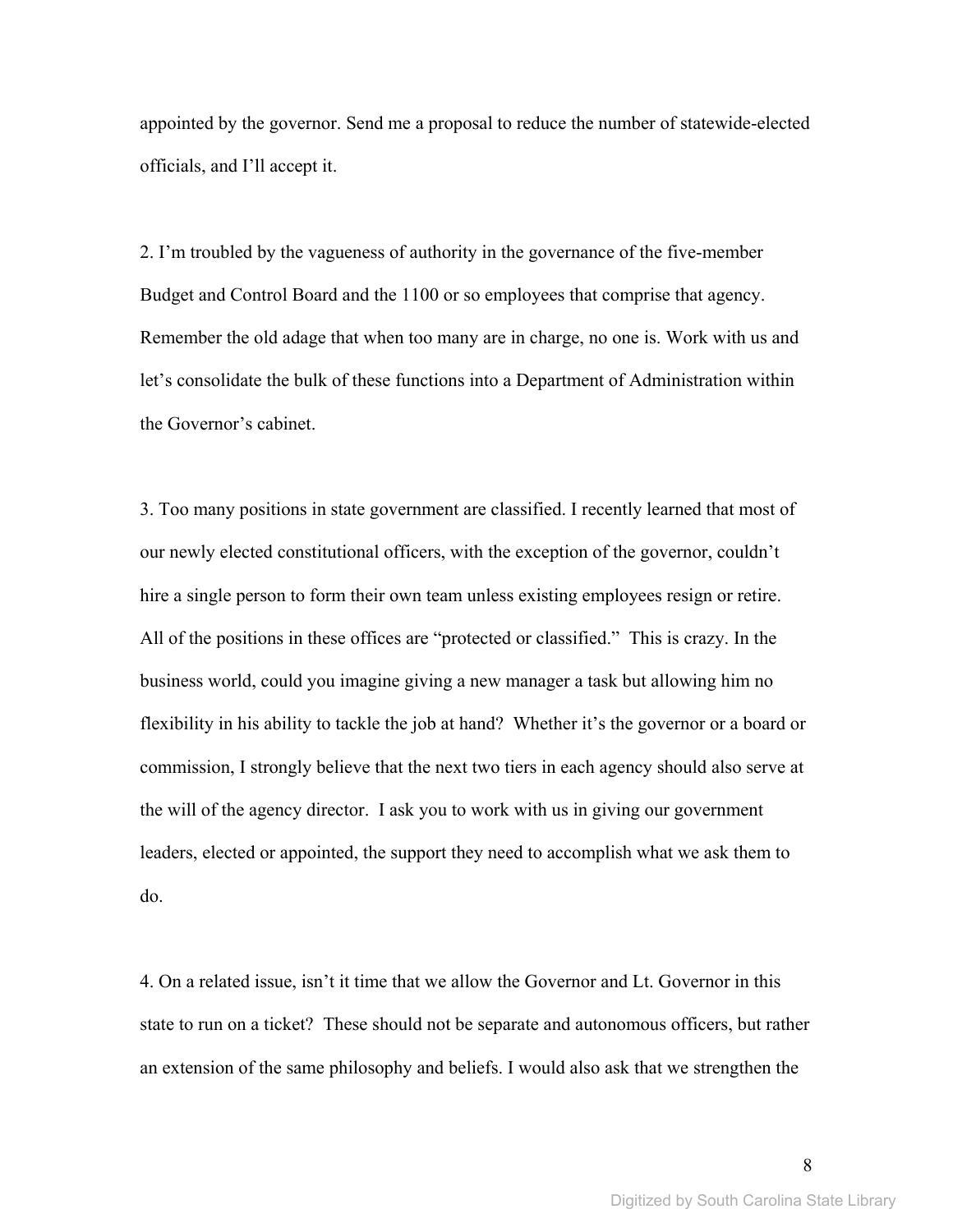Lt. Governor's office so that he or she becomes a more active participant in the executive branch.

Within this category of structure and spending, let me address the budget. The dragon in this building tonight is the budget. Little can be done about so many of the issues that we care about until we address the budget.

Allow me to pause here for a second and thank Chairmen Harrell and Leatherman for their help and time in exploring any number of budget issues during transition.

I'd say first and fundamentally, we are going to have to do what small business does every day –tighten our belts and look closely at priorities. We began that process at the governor's mansion this week. The mansion director was paid \$80,000 a year and we have decided to eliminate that position. We did not cut each person's salary by 5%. We looked for a role, a function that we thought we could do without. If every agency and department finds just one function they can do without, we can go a long way toward closing the budget divide before us. Over the months ahead, I will earnestly look at state government priorities with you. Here are a few of the principles this administration will employ in addressing the budget.

Let's begin with the home office – for us it's the executive branch. We need to lead by example. For too long, the executive branch has been exempt from the very balanced budget rules that this legislature holds sacred. Governors have sent you budgets devoid of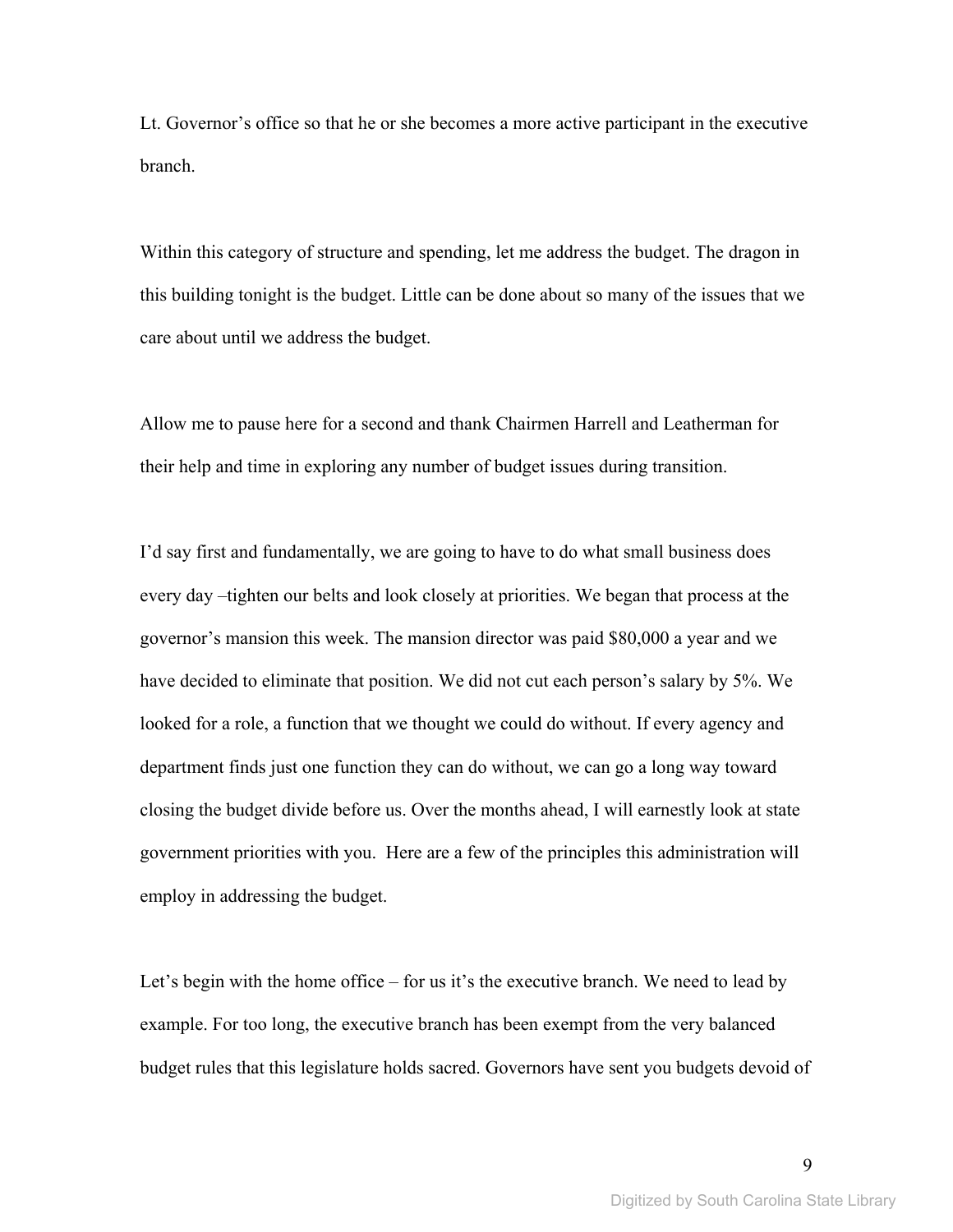the realities that you all have to contend with. I think that this practice needs to end. Send me a bill requiring that the Governor's proposed budget be balanced when it is sent to the legislature, and I'll sign it.

Then there is the issue of conservative forecasting at the BEA. As best I can tell, the system is gamed. When folks in government want more money to spend, the numbers are revised upward. We all know that the numbers are subject to political pressure – and I want to take the politics out of something as important as economic forecasting for our state. The average family cannot survive on a budget built on overly rosy predictions- and neither can our state. Please help me to work with Chairmen Leatherman and Harrell to find a way to get politics out of our forecasting processes.

Send me a bill that caps the growth of government realistically, requires a public justification for the creation of every new program, and requires cost projections for these programs, not just for the first year -- but also for the first five years, and I'll sign it.

This kind of thing has been done elsewhere - the legislature and Governor Bill Owens in Colorado came together and capped the growth of government to inflation and population growth. Passing this will protect us from government's normal propensity to spend every new dollar on the growth of existing programs or the creation of new ones. Granted, this hasn't been a problem over the last two years, you've been cutting budgets rather than raising them – but it is a problem that will return as our economy improves.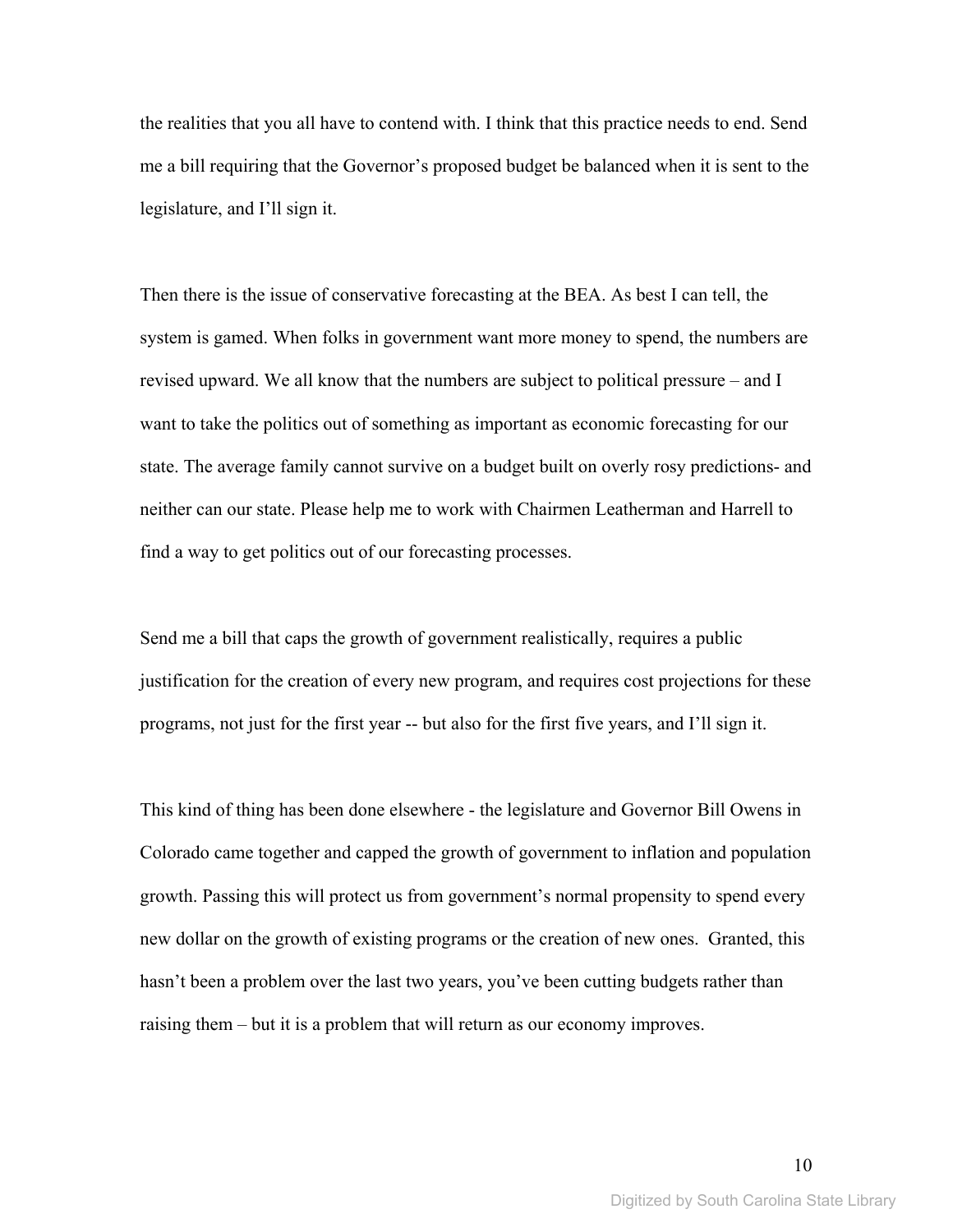Allow me a few other budget thoughts.

You've realized some limited success in getting a few agencies to move toward performance budgeting. I'll help you to continue and broaden this effort by requiring every cabinet agency to adopt either zero-based or performance budgeting within the next four years.

Let this also be the year that we curb the annualization problem. No sensible family would use a one-time bonus to finance a new car - if they didn't have some other source for payments - not just this year's – but also each following year's payments. This principle should also hold true for our state.

In this vein, I think we ought to be much more methodical in our budget process. I'd ask you to consider the possibility of a biennial budget, a six-year financial plan for the state operating budget and the adoption of a true capital budgeting process with a ten year planning window.

Ronald Reagan is a man many of us in this room admire, and I would like to steal an idea of his that was an effective tool in the fight against waste and duplication in government – the Grace Commission. Some of the brightest minds in the business world took an exhaustive look at the workings of government and did indeed find things that could be done better. We need to do this in South Carolina and I will ask for this commission to begin its work immediately after Memorial Day.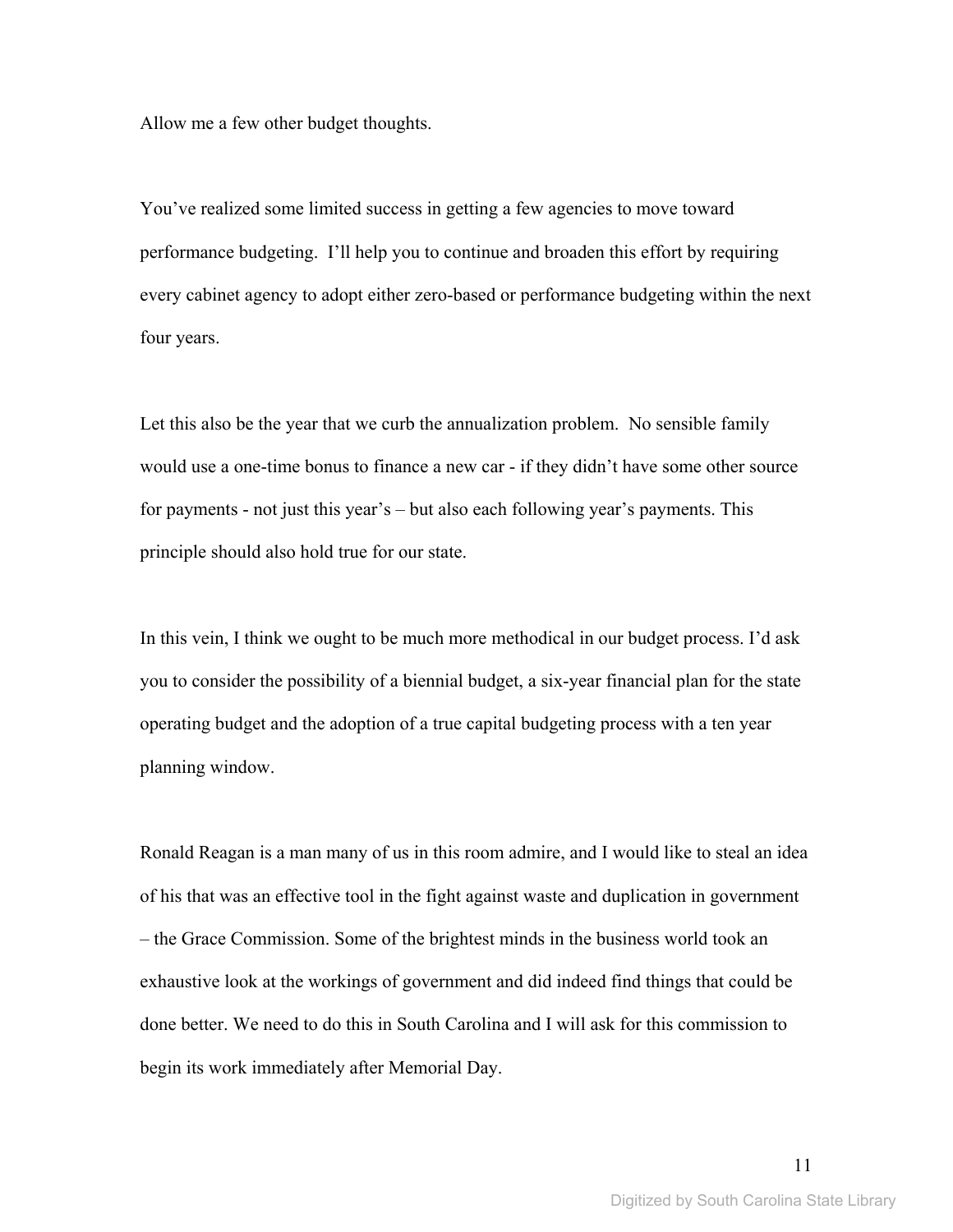**III. Are we competitive? In the information age, this has increasingly become a question of education.** 

There are a number of things we could do to improve education that do cost money – but once again because of the budget crisis we are in, I want to stay true to what I promised at the beginning of this speech, and focus on structure.

We are in a tough spot. Providing a quality education for South Carolina's children is this state's most important responsibility. I applaud the House, the Senate, Superintendent of Education Inez Tennenbaum, and former Governor Hodges for leading a renewed emphasis on education in our state over the past four years. I also want to applaud the work of teachers. The fact that I can remember Clyde Hincher or Lilian Spears speaks volumes about the impact teachers have in every student's life- for the rest of that student's life. Yet education is more than half of the state budget – and if you are in a budget crisis it's going to be tough - so I will say just a couple of things.

I will work with Inez, our Superintendent of Education, to make sure that the money is indeed going to high priority areas – teacher quality and early childhood education are two on my list.

There are a few structural things we could do: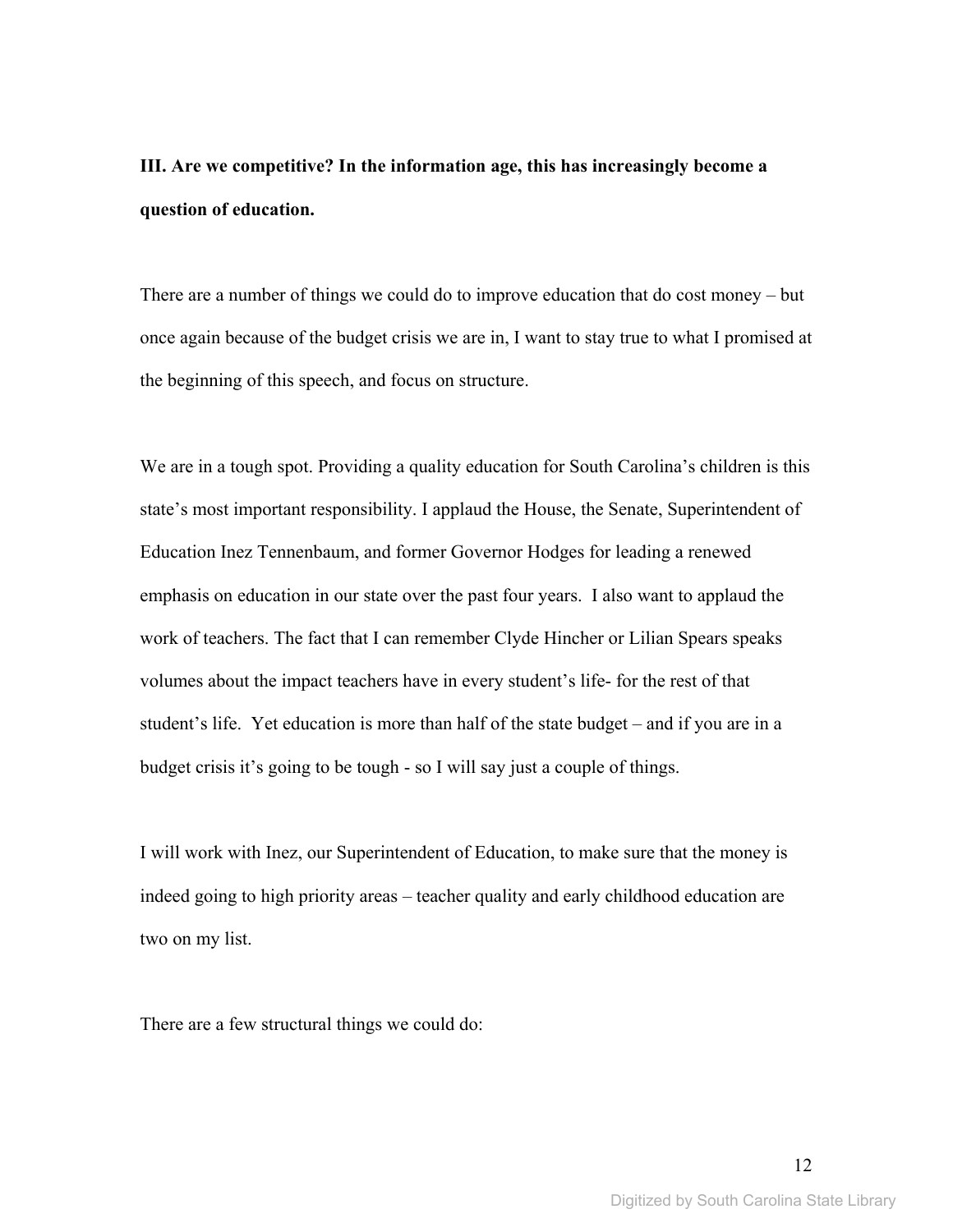1. Block grants. What are the most efficient uses of our education dollars in each of our state's school districts? I am the first to admit that I don't know - each district has unique needs and challenges. Currently, the state provides about \$1 billion of your tax dollars to local districts through a confusing 80 or so spending categories. How can we hold local administrators accountable for their PACT scores without giving them the authority to spend their funding where they see fit?

We think you could send the same dollars in a much more simplified system using just six different categories of block grants.

2. Conduct grades, in-school suspensions, and boot camps. On the last two we will try to work with other agencies in my cabinet to find creative solutions. On conduct - why not arm parents with a report card so that they know whether or not Junior is behaving in class? Too many teachers in South Carolina are forced to baby-sit, not teach, and I think that's wrong. It's wrong not only for our teachers, but for our students as well because often times the behavior of a handful robs the rest of the class of opportunities to learn.

Discipline in our behavior toward each other and toward those in authority has as much to do with our success as our academic performance in reading or math. I say this because if you learn control in your behavior, you can also become disciplined in learning math or reading skills. I will look at advancing any idea that might better help a teacher to be sovereign of the classroom.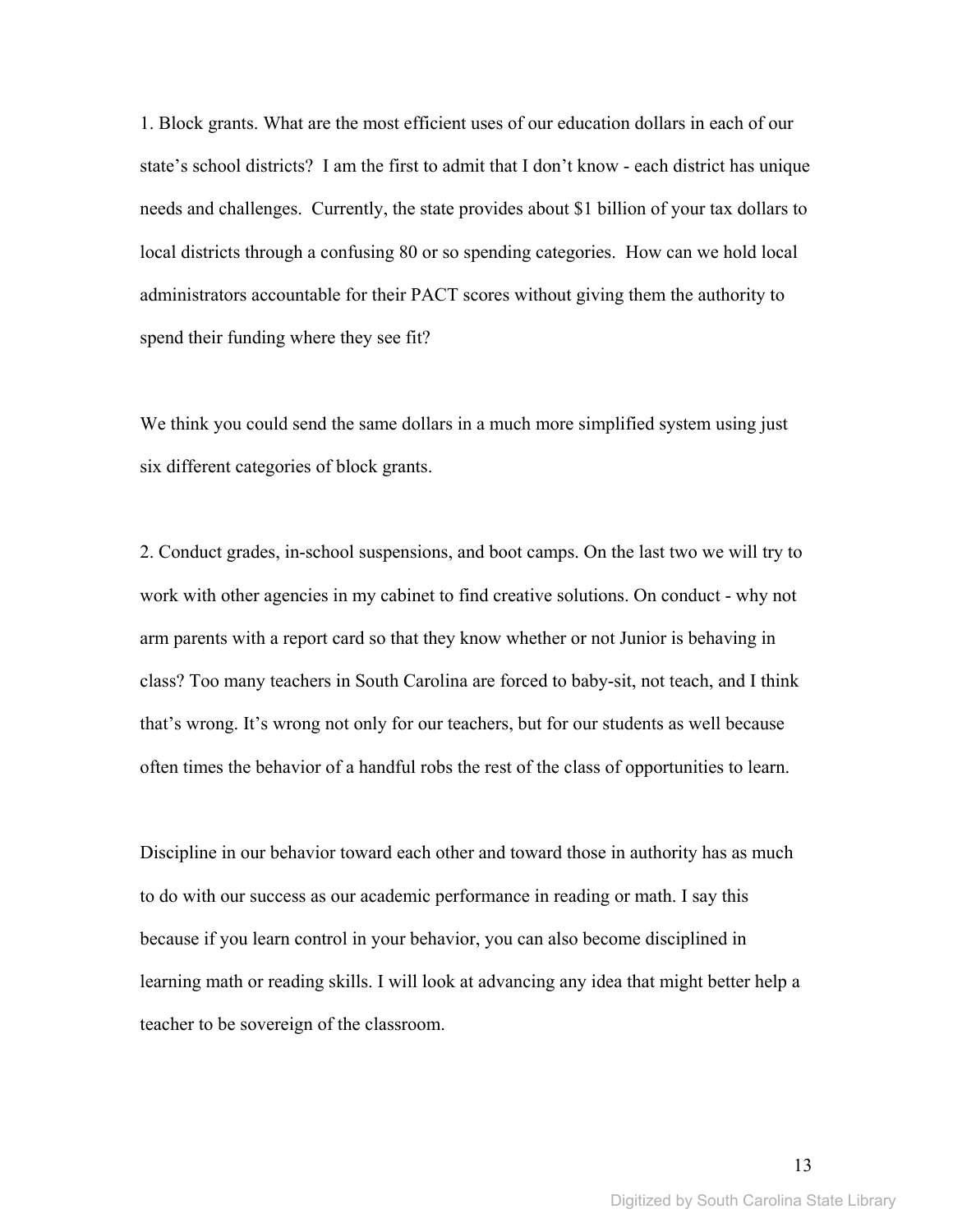The fact is that school crime has increased 26 percent during the past four years.

Unfortunately, this problem was highlighted just last Thursday in Sumter when a fourteen year old, a twelve year old, and an eleven year old allegedly tried, at gunpoint, to steal school board member Iona Dwyer's car at 11 AM in the elementary school parking lot. It is insane to believe that people are expected to teach or learn in this kind of environment.

3. In the campaign there were many misrepresentations about my proposals for increasing parents' choices for their children's education. Every one of the ideas we advanced had been tried in another state, and had worked to improve education and achievement. This ultimately ought to be the test of any idea of educational choice. Charter schools will be our first step; as there are currently only 14 in the state. As a result, we are leaving millions of dollars in available federal matching funds on the table.

4. On the issue of higher education, we do not have the resources to allow every institution to be everything to everybody. Universities, colleges and technical colleges are all a part of the formula for raising income levels in South Carolina. But it must be a formula that involves more focused roles, better coordination, less duplication, and better responsiveness to the workforce needs of this state. I'm open to how this should be done, but I am committed to working with each one of you in seeing that it will be done.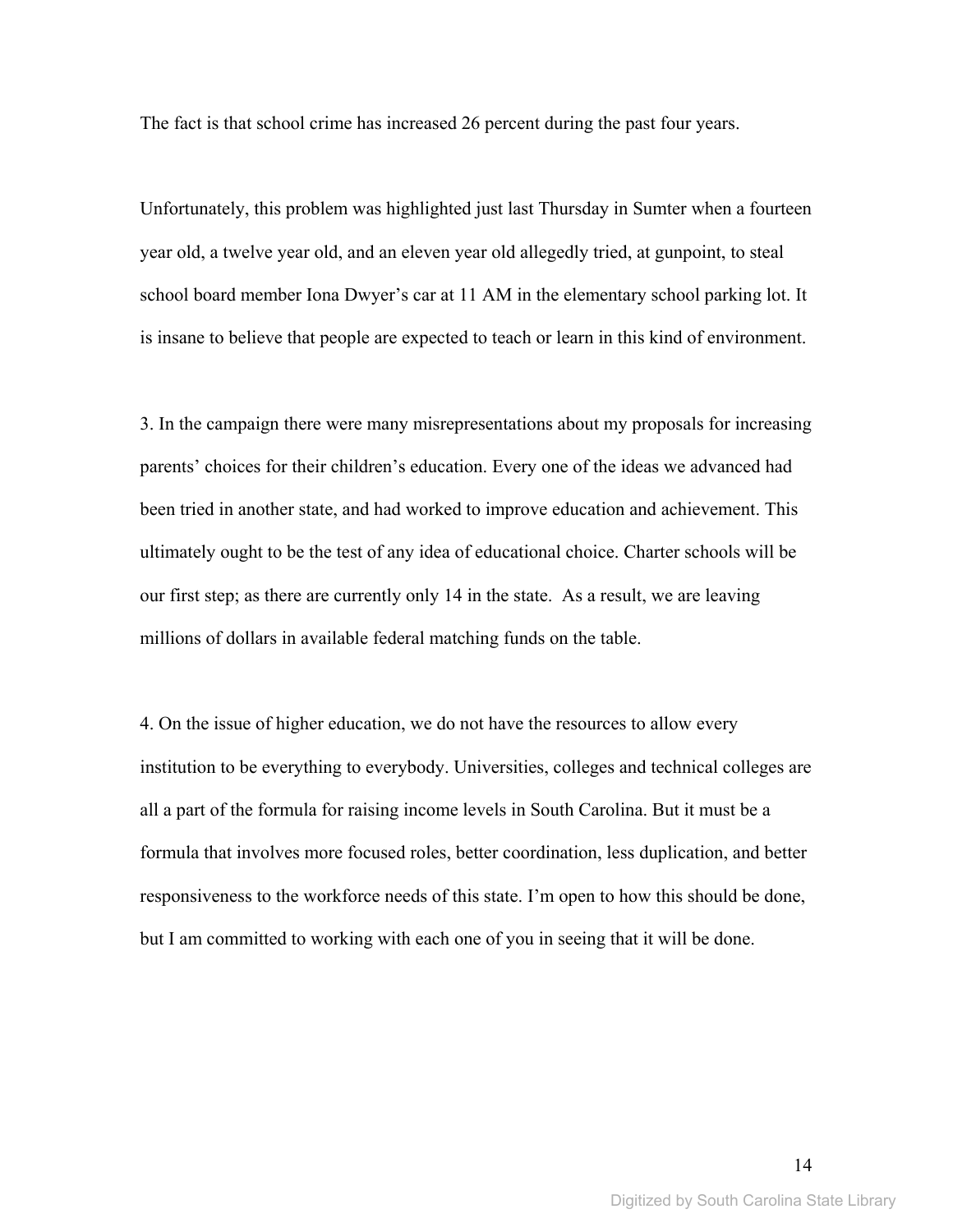In all of these things my goal will be simple – to improve the education of our children. But I want to go beyond simply saying that I'm for education. I want to work with each one of you to better education in our state.

## **IV. Are there innovative things we can do to raise income and revive wealth creation in our state? Translated, it's the economy stupid.**

The answer is yes. Bob Faith has been charged with a tremendous responsibility in trying to help us set a better playing field for all businesses in South Carolina. He will do well. One of many ideas he has brought to my attention is the creation of a small business ombudsman in Commerce. Small businessmen and women – the backbone of our state's economy - have never had this kind of advocate before in Commerce.

We need a focus in the whole administration on jobs and wealth creation, and I will expect not just the Secretary of Commerce, but every agency head to ask what every program or function does for the business climate in South Carolina.

We need a Governor who will focus on business development the way Carroll Campbell did. While I have no illusion of filling his shoes, I will follow in his footsteps.

Finally, I don't think we can be competitive as a state in attracting investment and new jobs by being midrange in taxes. Economist Richard Vedder completed a fascinating study showing how people in America have literally walked from high tax states to low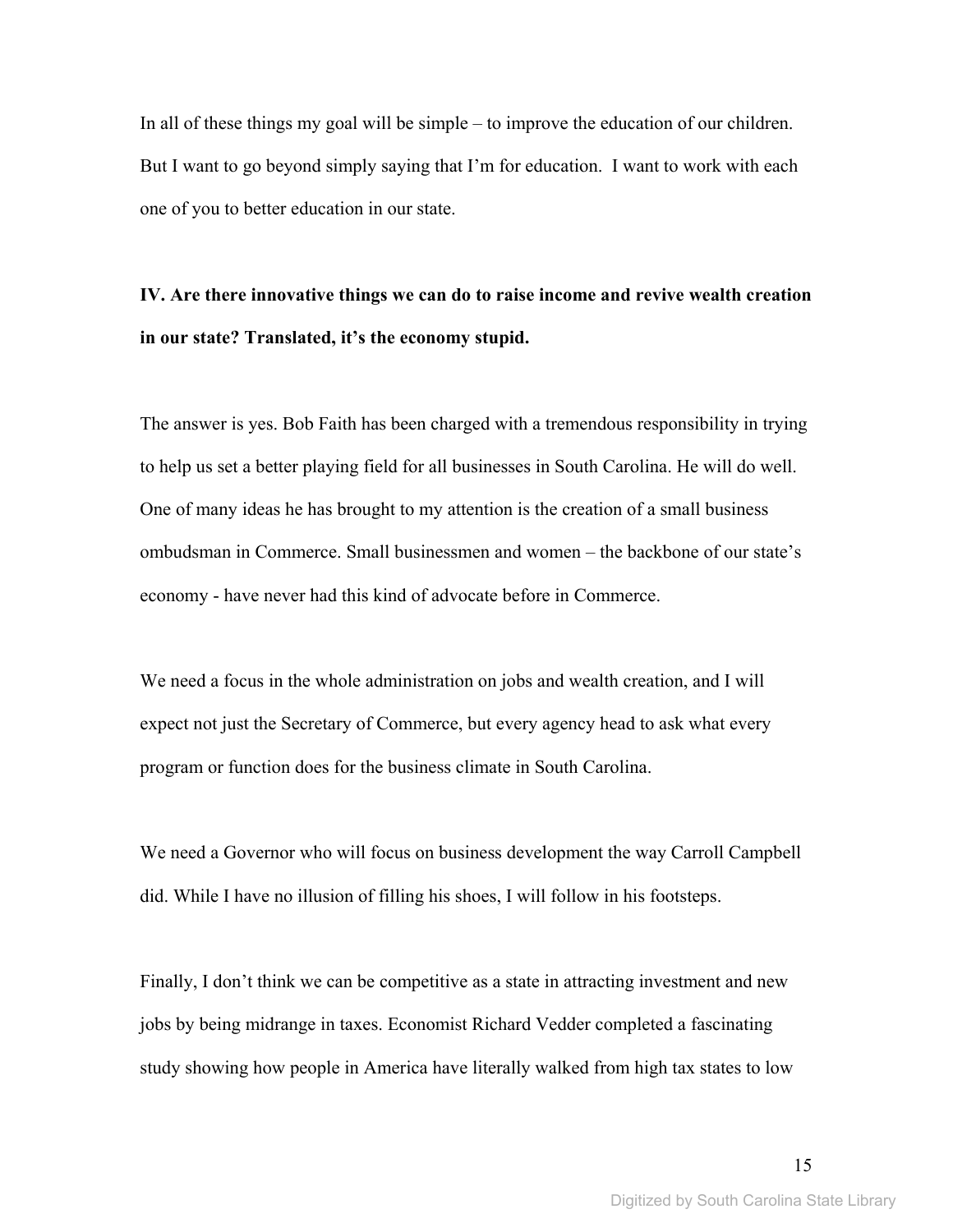tax states – and in the process taken jobs and investment with them. To increase the number, and quality of jobs in our state, we have to be a low-tax state. This was one of the key premises behind my income tax proposal. The other was tied to the need to change the structure of South Carolina's tax system – so that it rewards the efforts of the small businessman and the productive behaviors of savings and investment. The income tax system is a tax on the generation of wealth, and we need to generate more wealth in this state.

**V. Man does not live on bread alone. Are we doing what is needed to maintain or improve quality of life in South Carolina? I recognize this term means a lot of things to different people in our state:** 

1. To some, a better quality of life means not waiting in a line for hours at a DMV office. This ought to be a simple and basic function of state government. I know that many of you in this chamber worked hard on this issue. J.T. Gandolfo, Chairman of my DMV Task Force, did a great job of researching this problem, as did Chairman Townsend's House DMV Committee. Unfortunately, their findings present a gloomy picture. If left unchanged, the lines will grow longer this summer at DMV offices across our state. The technology is flawed, and the culture requires change.

The problem also highlights the lunacy of our present government structure. Let's pretend these were not DMV offices, but instead a chain of carwashes. After a visit to your facilities customers, leave irate because they were forced to wait for hours, or -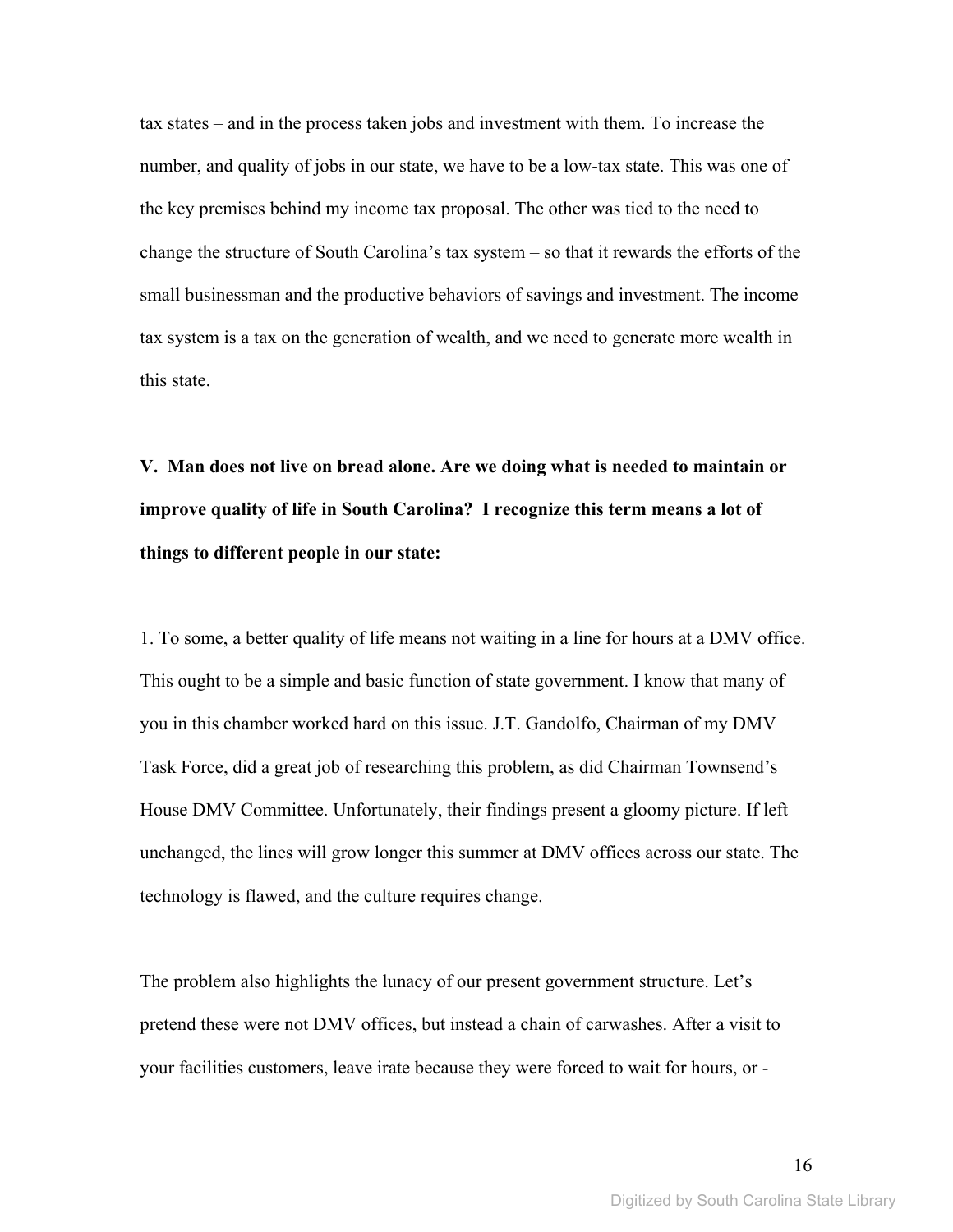sometimes only get half a carwash and are told to come back for the other half, or - better still- are occasionally told that the carwash has lost their car. Can you imagine anyone in the business world leaving the existing management team in place? Yet this is the card I'm dealt. I can't replace the head of Public Safety or the head of DMV who works for him. How can we ever get good government in South Carolina with this type of accountability?

In the meantime, I ask that you join with me in adopting immediate measures to thwart the crisis headed our way. As an example, we propose extending the renewal period on licenses from 5 to 10 years, the licensing of new cars by the auto dealers who sell them, and people not having to make two trips- to the DMV and the Auditors office- when one trip would suffice. There are many other ideas, but the point is that many immediate steps could be taken and we ask for your help over the months ahead.

2. For others, a better quality of life means a health care safety net that is truly safe. Medicaid spends over 3 billion dollars each year – and it is currently in crisis. It will require about a \$150 million increase in funds just to keep the existing programs going. One solution is to simply raise taxes. I think this action alone would be a mistake because simply raising taxes is no more than a band-aid for a patient in critical need of surgery. We have a duty to work together to find a solution not just for this year - but also for subsequent years.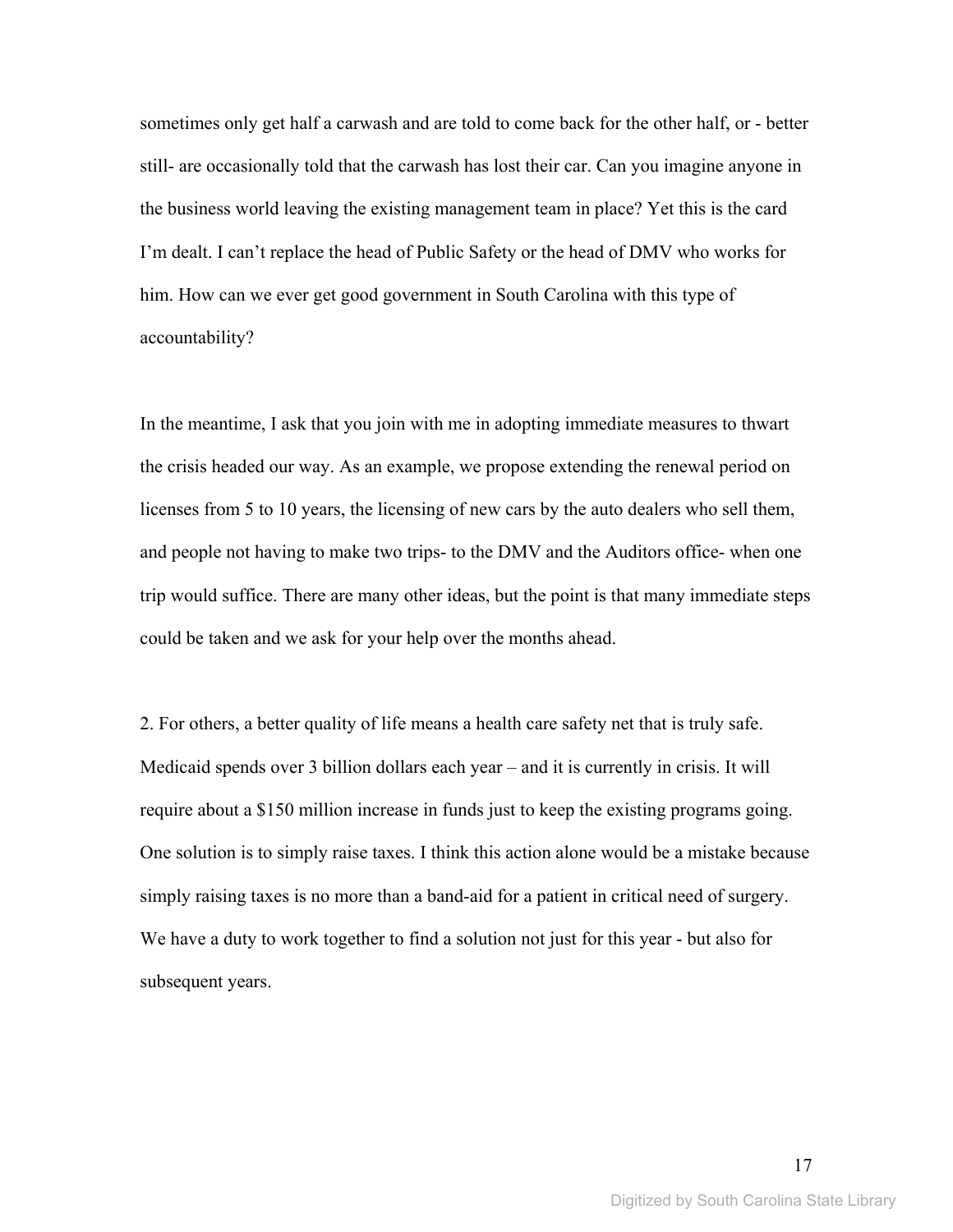Each of you knows my aversion to tax increases. Like many of you, I have pledged not to increase taxes. Polls apparently say the tobacco tax is palatable, if not popular. The polls do not change my mind, nor do they release me from my pledge. Any specific tax increase should be accompanied by a plan for a corresponding decrease of our tax burden in other areas. Not surprisingly, I have specific thoughts on decreasing the income tax with any proposal to increase the cigarette tax to fund Medicaid. This may well be an acceptable tax substitution as the federal government pays 70% of Medicaid while South Carolinians pay 100% of the income tax.

Let's also look at Medicaid reforms - eligibility, better linkage with non-profit and faithbased institutions, and a different approach to the way that Medicaid provides service.

Medicaid doesn't look at health in any sort of long-term context, but rather seems to serve as an insurance agency that simply pays to treat symptoms. I think it's very important that we implement a system wherein Medicaid patients have medical homes and primary care physicians that look at their health needs and the causes of those health needs.

There's something wrong with a Medicaid system that paid for \$26 million in visits to emergency rooms last year, though in many cases care could have been provided in a setting less expensive for the taxpayer and less institutional for the patient.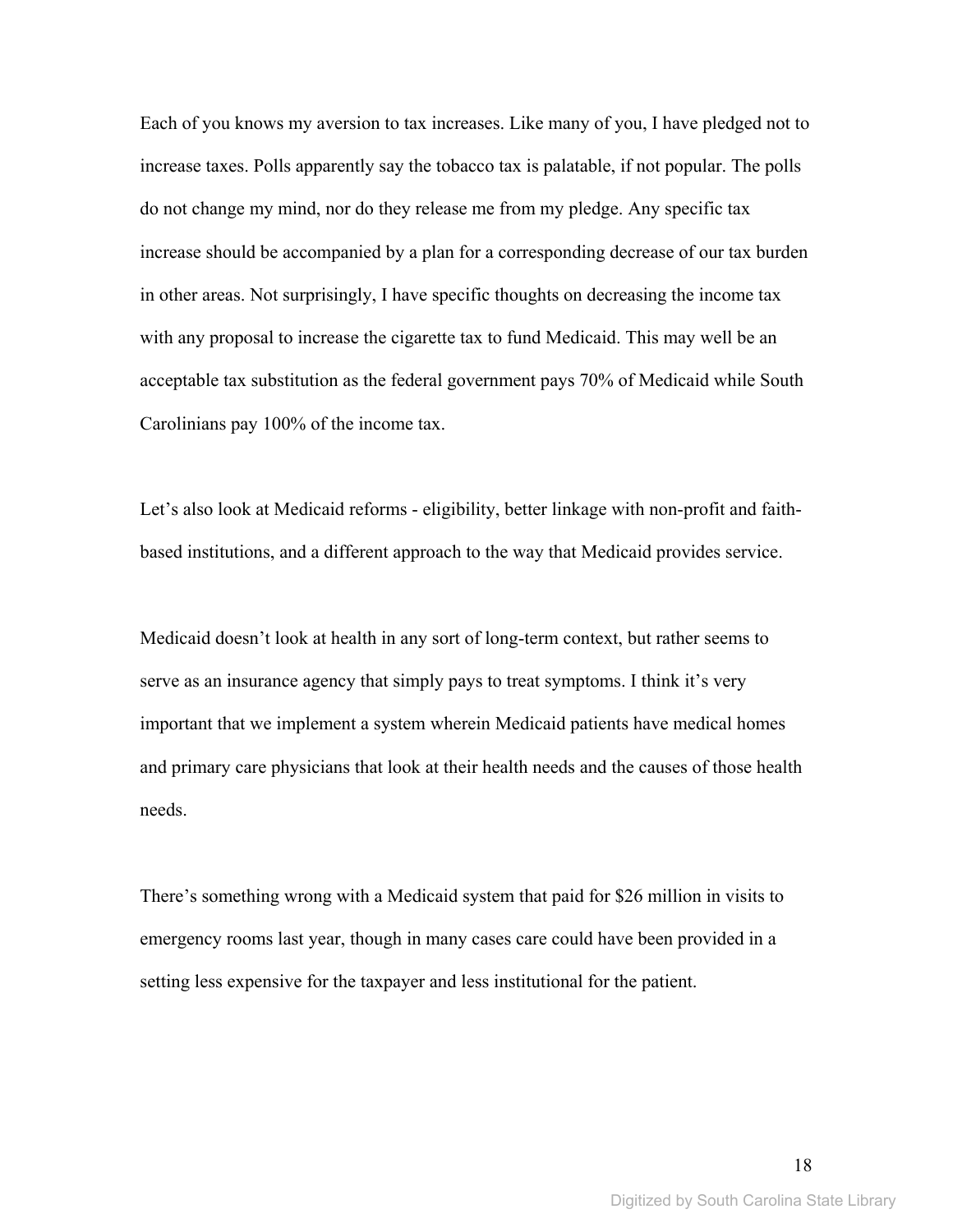There is something wrong with a Medicaid system that will pay for a series of different specialists' opinions or specialty procedures, but doesn't pay for significant preventive services.

There is something wrong with a Medicaid system that will pay for a \$1500 a year drug plan to reduce cholesterol for twenty years – but it won't pay for an ongoing, \$200 a year nutritional plan that would reduce cholesterol by an even greater amount.

We know that a diet high in saturated fat can lead to coronary heart disease. Well, we have plaque in the Medicaid blood stream. Before we ask for more blood to go through those constricted arteries we owe it to taxpayer, patient, and provider alike to reform the system. Concurrent with any proposal for more money, there must be reform. If we need waivers for more flexibility, I will go to the mat in Washington to get them.

3. Public safety – DNR, SLED, DPS troopers, corrections officers - they are all part of law enforcement. The men and women who make up these organizations are unsung heroes because of the risks they take for each of us. It's important that we reward those risks when our budget rebounds.

4. While on the subject of safety, let me say something about driving and drinking in South Carolina. We have a problem. Road deaths are about double the national average. By moving to a .08% blood alcohol standard, we can save lives, avoid losing \$60 million of federal money, and stay consistent with a conservative philosophy that says your rights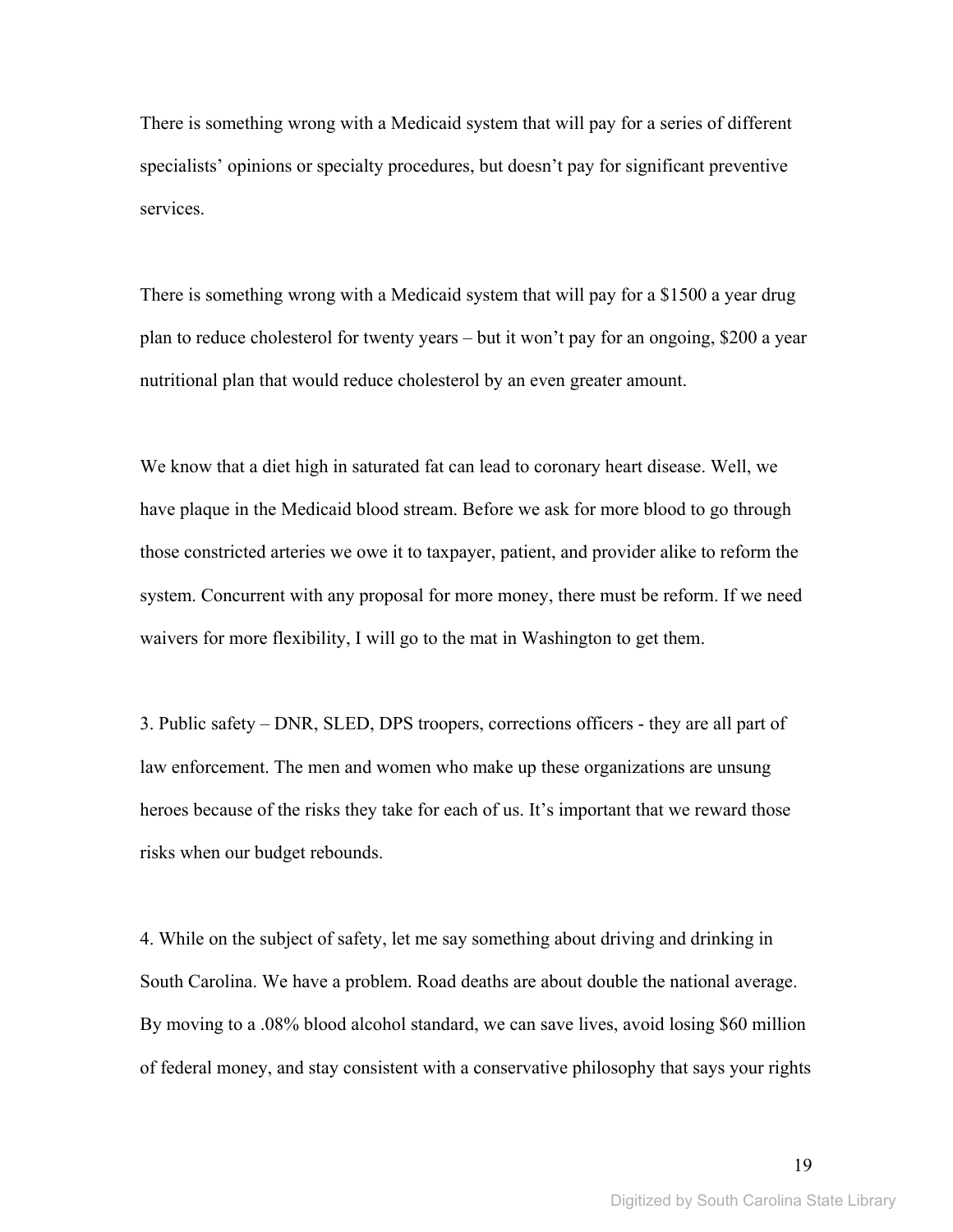end when they begin to infringe upon mine. Some would say let's handle this by confiscating the car of a drunk driver. I say let's go .08% and confiscate the car. Send me a bill and I'll sign it.

5. Since I mentioned the issue of state workers a moment ago, let me add this. All state workers have been hit hard over the last few years. This isn't the budget year to promise that big pay raises are coming. But it is important we do something to recognize the way each one of them contributes to quality of life in South Carolina.

I propose making their retirement more secure. Let's move the fixed income portfolio for state employees out of the Treasurer's office and into its own trust fund. Monies managed and controlled by the state are monies that can be borrowed in tough times. None of us can serve two masters, yet the state treasurer is placed in the unfortunate position of trying to do just that. This current policy also creates a fragmented investment process – and neither of these things is good for a state government retiree in South Carolina. It's not the raise we all would like, but it does a better job of investing \$15 billion of their retirement money. It is, for the moment, a way of saying thank you for working through these tough times.

6. Ultimately, the biggest part of quality of life is the way that we look and feel differently as a state. I believe it's a point of profound competitive advantage in attracting participants in all business arenas - but particularly in the technology revolution taking place all around us. We will propose many ideas whether it's making sure we stay true to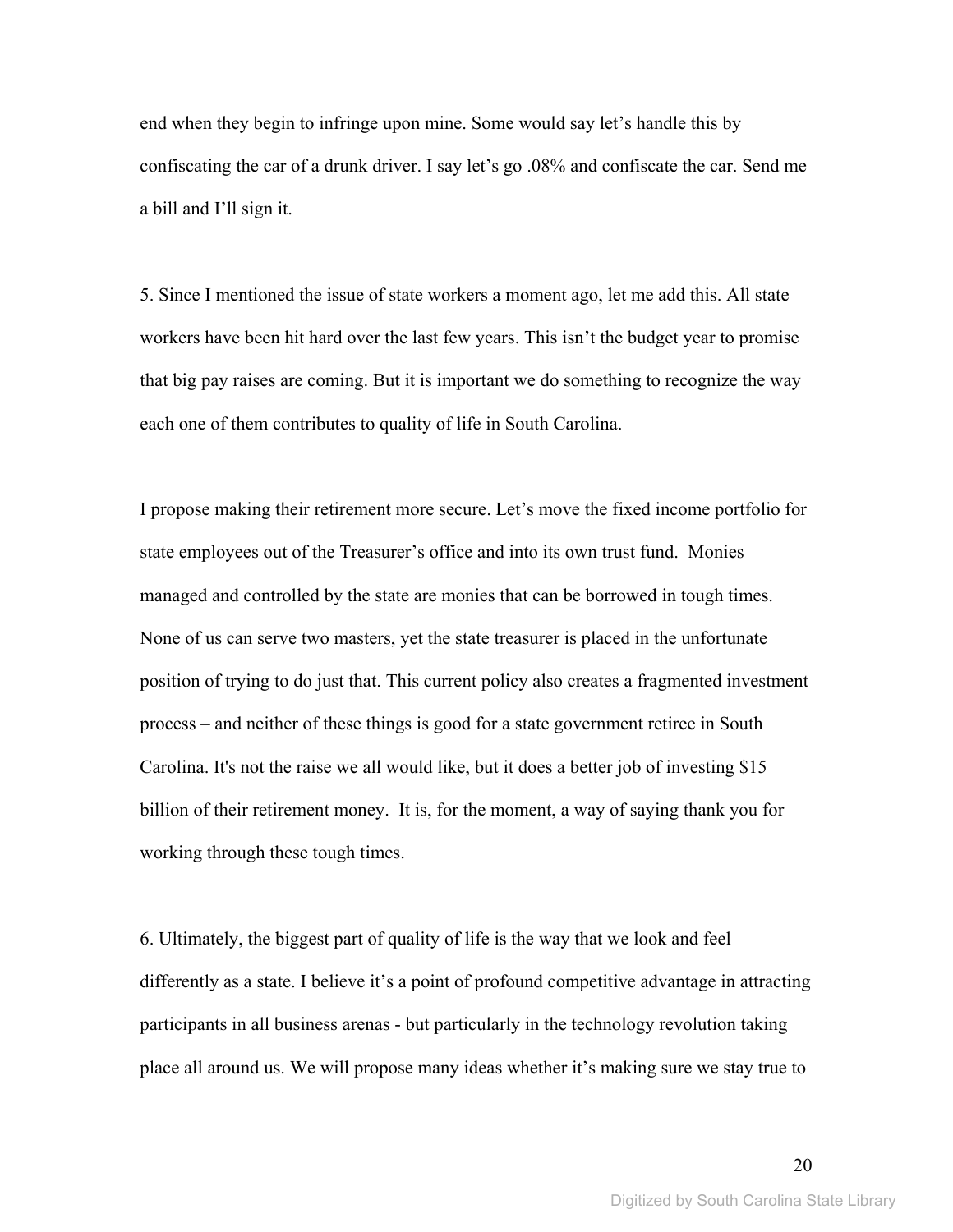our commitment to the Conservation Bank, or looking at the way we build roads. But let me give you a perfect example of what I'm talking about…neighborhood schools.

I believe very strongly in the concept of neighborhood schools- and we need to make these schools a much bigger part of the educational effort in South Carolina. Our current policies encourage the construction of massive, isolated schools that are inaccessible to the communities they serve. Rather than walking or biking to their neighborhood school, many students spend more time stuck on buses than they do with their families. And perhaps worst of all, many children are ignored in these large schools.

Anonymity and education don't go together. By the educational oversight committee's own analysis, one of the keys to improving education is a sense of community where teacher, student and parent all feel a sense of ownership in *their* school.

In addition to depriving many students of a quality education, these remotely sited mega schools also accelerate developmental sprawl into our rural areas – and what comes with it - increased car trips, lengthened bus routes, and a disappearing countryside.

Please help me to bring back smaller community-centered schools. First, let's work with the State Department of Education to eliminate minimum acreage requirements so that school boards have greater flexibility in site selection.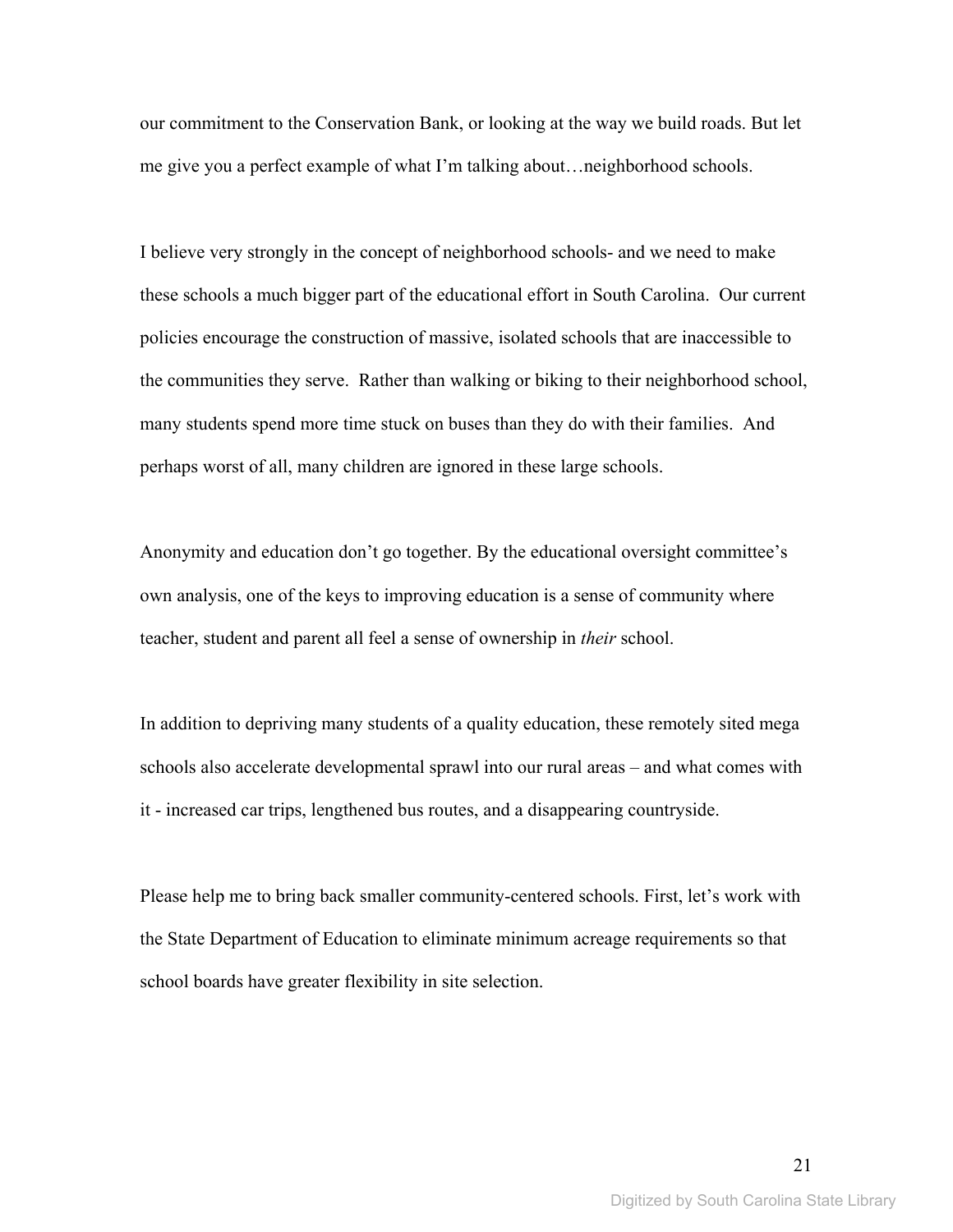Second, let's enact legislation that caps student populations for our future facilities. Florida just did this, limiting elementary schools to 500 students, middle schools to 700 students, and high schools to 900 students. I ask that you send me similar legislation.

Our children are the heart of this great state. Let's allow their schools to be the hearts of our communities.

We've covered a lot of ground tonight but the key to moving any of these ideas forward through the legislative process lies in the courage to act. In this regard, may I read to you from part of a note sent to me by a good friend?

### **A letter from underway, after the tragedy**

*Below is an e-mail from a young ensign aboard the USS Winston Churchill to his parents (Churchill is an Arleigh Burke class AEGIS guided missile destroyer, commissioned March 10, 2001, and is the only active U.S. navy warship names after a foreign national).* 

Saturday, September 14, 2001

Dear Dad,

We are still at sea. The remainder of our port visits have all been cancelled. We have spent every day since the attacks going back and forth within imaginary boxes drawn in the ocean, standing high security watches, and trying to make the best of it. We have seen the articles and the photographs, and they are sickening. Being isolated, I don't think we appreciate the full scope of what is going on back home, but we are definitely feeling the effects.

About two hours ago, we were hailed by a German Navy destroyer, *Lutjens*, requesting permission to pass close by our port side. Strange, since we're in the middle of an empty ocean but the captain acquiesced and we prepared to render them honors from our bridgewing. As they were making their approach, our conning officer used binoculars